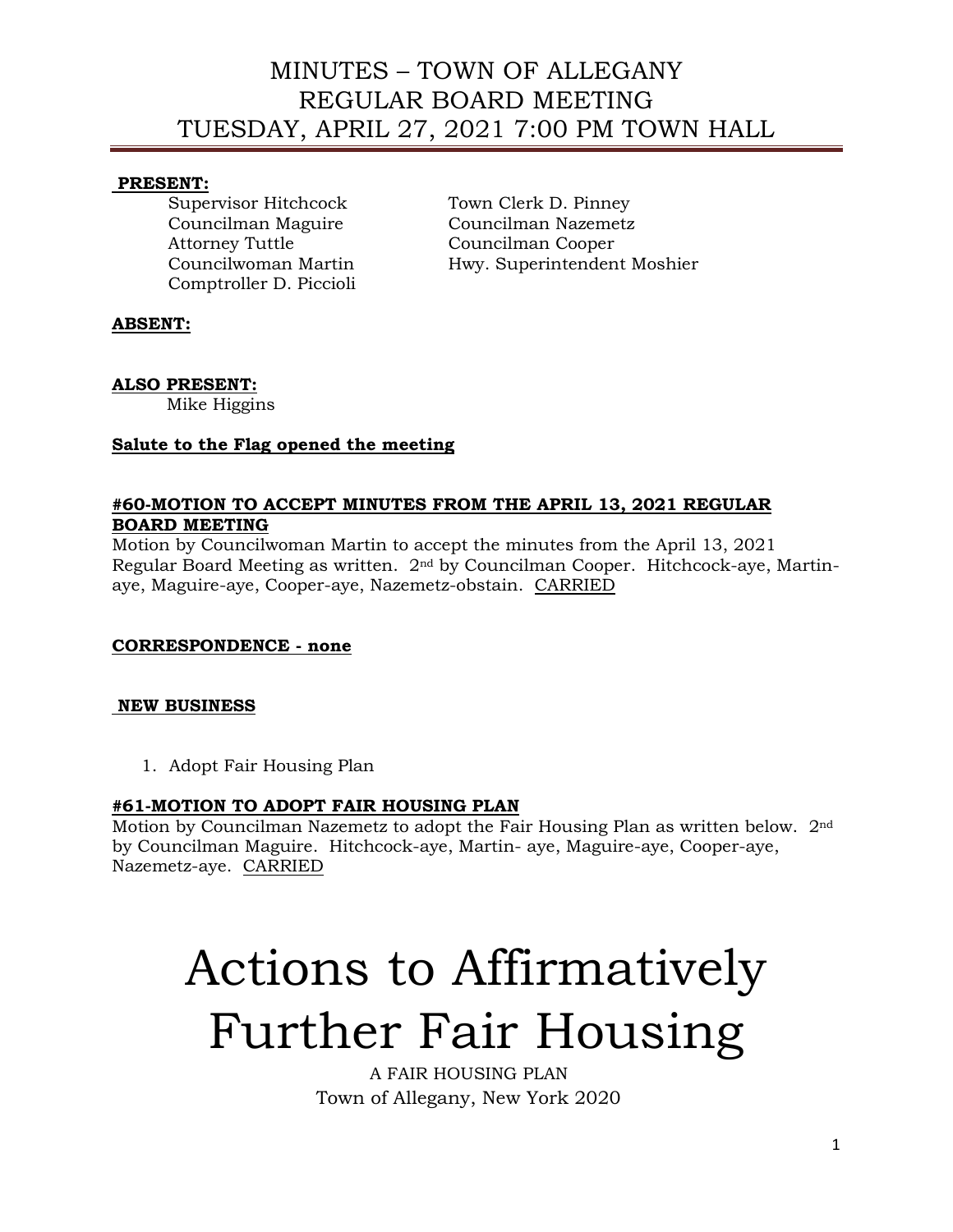# 1. Introduction:

The Town of Allegany understands the importance of acting to further fair housing in the community and is committed to meeting its responsibilities in this respect as a recipient of the Federal Community Development Block Grant funds. To ensure that residents are aware of fair housing provisions under Federal and State law and of the processes and assistance available to obtain compliance with existing statues, the Town has developed the Fair Housing Plan. The Plan describes the procedures developed to further fair housing in the community.

What is Fair Housing? It is the intent of the Town of Allegany to ensure that no person searching for housing opportunities, whether renting or purchasing, determining eligibilities, or in the conduct of transactions, shall be subjected to discrimination because of race, color, religion, sex, disability, age, familial status, or national origin.

# 2. Availability of Information:

The Town's Fair Housing Plan recognizes the public knowledge of fair housing provisions is the first step in expanding equal opportunity. Toward that end, the Town has taken, or will take the following actions:

• Appoint Rural Revitalization Corporation as a Fair Housing Officer

Rural Revitalization Corporation, appointed by the Town of Allegany, has the following responsibilities:

- Forward copies of all complaints to and, as appropriate, consult the Fair Housing/ Equal Opportunity Division of the applicable HUD office.
- Encourage community input on fair housing matters, hold an annual public meeting to discuss fair housing with the public.
- \* Provide educational resources to Town of Allegany staff.

\* Conduct a survey to determine housing needs, including any barriers to housing in the community.

• Provide Information

The Town will make available, upon request, copies of applicable Federal and State laws which contain anti-discrimination provisions, including: Title VI of the Civil Rights Act of 1964, Title VIII of the Civil Rights Act of 1968, Fair Housing Amendments Act of 1988 and the Human Rights Law (Executive Law, Article 15 of the State of New York).

- Promote Fair Housing Activities and Available Resources
	- A) The Town will designate the month of April as Fair Housing Month and will promote said designation through Town of Allegany proclamation.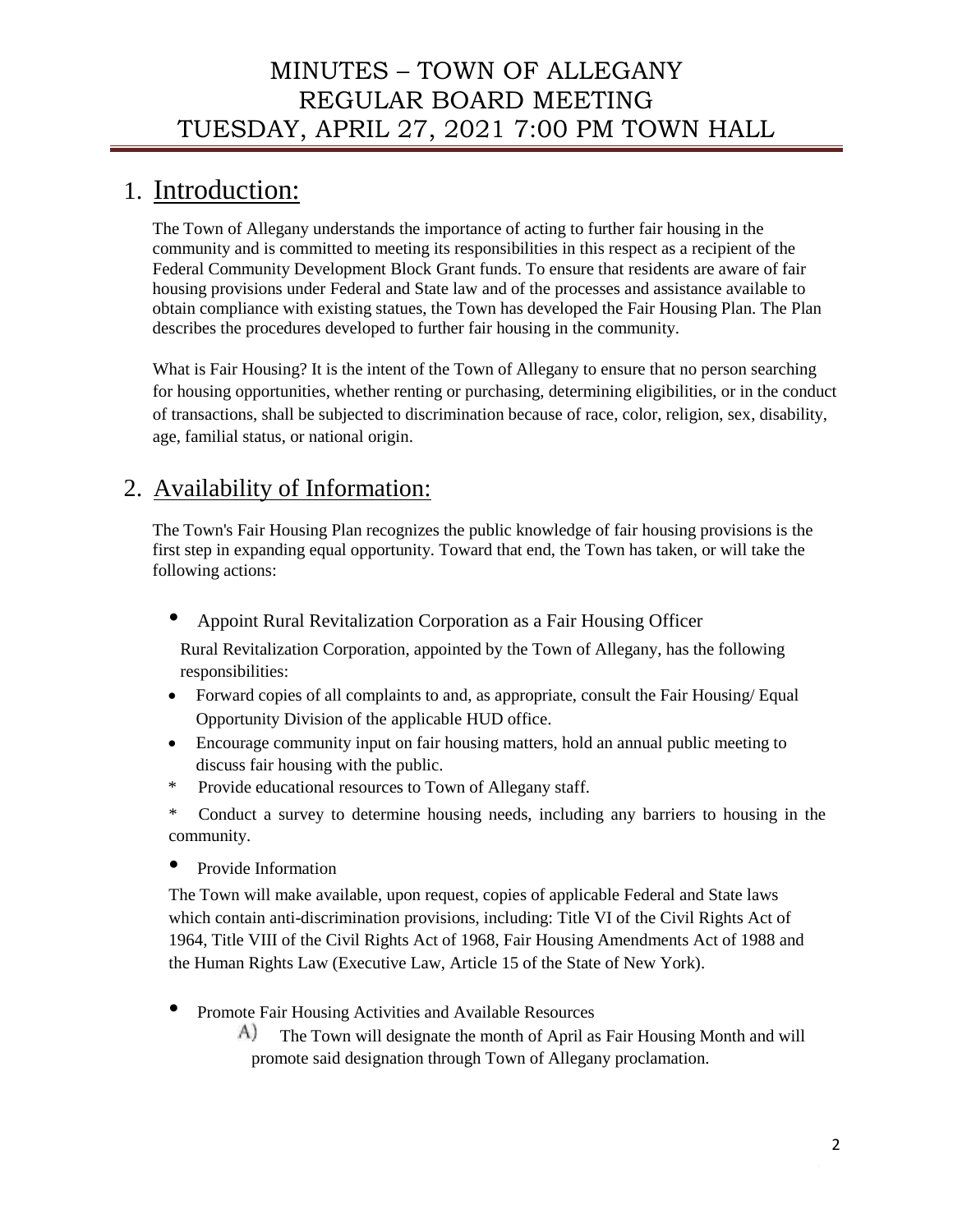- B) The Town will further promote fair housing and housing resources by posting Fair Housing posters in visible locations in Town buildings.
- C) All CDBG funded projects for which the Town of Allegany is a recipient (whether it is for housing, infrastructure, or economic development) will include attention to civil rights, fair housing, and equal opportunity. The CDBG project must be all inclusive, from the project design phase to the final progress report.
- D) The Town of Allegany shall incorporate and promote fair housing opportunities in all their comprehensive plans.
- E) The Town shall notify local banks and realtors of any fair housing activities and enlist their support and active participation.
- F) The Town will require contractors and/or agencies who the Town contracts with to administer CDBG funded programs to:
- Demonstrate that they afford equal employment opportunities to all persons.
- Demonstrate that their program benefits are not awarded in ways that discriminate.
- Take affirmative steps to promote fair and equal housing.
- In addition to equal access, affirmatively further fair housing accessibility for persons with disabilities.
- Take affirmative steps to ensure that all segments of the community, regardless of economic, racial or ethnic status, are informed of grant opportunities.

# 3. Discrimination Complaints:

The Town of Allegany will provide information and assistance to individuals who feel that they have been the victims of discrimination regarding housing.

• Discriminatory Housing Practices

For the purpose of this Plan, a discriminatory housing practice means an act that is unlawful under sections 804, 805, 806 or 818 of the Fair Housing Act (Title VIll of the Civil Rights Act of 1968, as amended). Such discriminatory housing practices include discrimination in the sale or rental of housing, discrimination in the provision of brokerage services, or interference, coercion, or intimidation, as defended under the Act, on the basis of race, color, religion, national origin, sex, disability or familial status.

• Receiving Complaints

Rural Revitalization Corporation will record information on a standard form to ensure that a complete file is established. Following this, Rural Revitalization Corporation will then contact HUD and/or the New York State Division of Human Rights to review the particulars of the complaint and request guidance in the formal filing of the complaint in cases where the individual decides to use this method.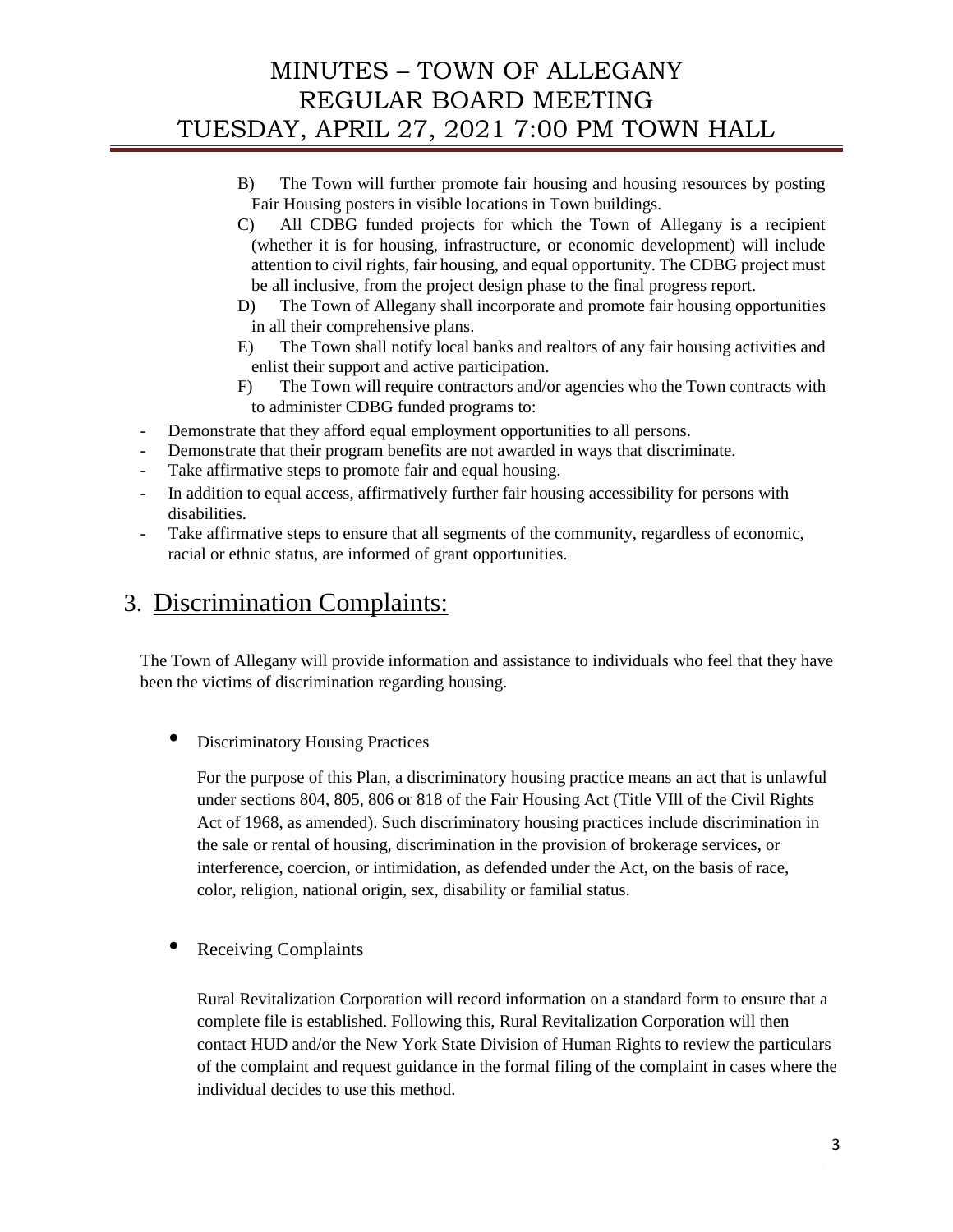Copies of all complaints will be forwarded to the Fair Housing and Equal Opportunity Division of HUD Office in Buffalo, New York. If the complainant decides to take his/her case directly to the Federal Court, the Town of Allegany will refer the complainant to the Lawyer

Referral and Information Service Hotline, sponsored by the New York State Bar Association (1800 342- 3661), for securing affordable legal services if the individual is of low-or-moderate income.

2. Fair Housing Month Proclamation

Motion by: Councilwoman Martin 2<sup>nd</sup> by: Councilman Maguire

# **#62 - FAIR HOUSING MONTH PROCLAMATION**

WHEREAS the Fair Housing Act, enacted on April 11, 1968, enshrined into federal law the goal of eliminating racial segregation and ending housing discrimination in the United States; and

WHEREAS the Fair Housing Act prohibits discrimination in housing based on race, color, religion, sex, familial status, national origin, and disability, and commits recipients of federal funding to affirmatively further fair housing in their communities; and

WHEREAS the Town of Allegany is committed to the mission and intent of Congress to provide fair and equal housing opportunities for all; and

WHEREAS our social fabric, the economy, health, and environment are strengthened in diverse, inclusive communities; and

WHEREAS more than fifty years after the passage of the Fair Housing Act, discrimination persists, and many communities remain segregated; and

WHEREAS acts of housing discrimination and barriers to equal housing opportunity are repugnant to a common sense of decency and fairness.

NOW THEREFORE BE IT RESOLVED that the Town of Allegany does hereby declare the month of April 2021 as Fair Housing Month in the Town of Allegany as an inclusive community committed to fair housing, and to promoting appropriate activities by private and public entities to provide and advocate for equal housing opportunities for all residents and prospective residents of the Town of Allegany.

Hitchcock-aye, Martin- aye, Maguire-aye, Cooper-aye, Nazemetz-aye. CARRIED

3. Appoint Allegany Planning Board as Lead Agency for Allegany Crossings 3864 NYS Route 417 (Old Kmart)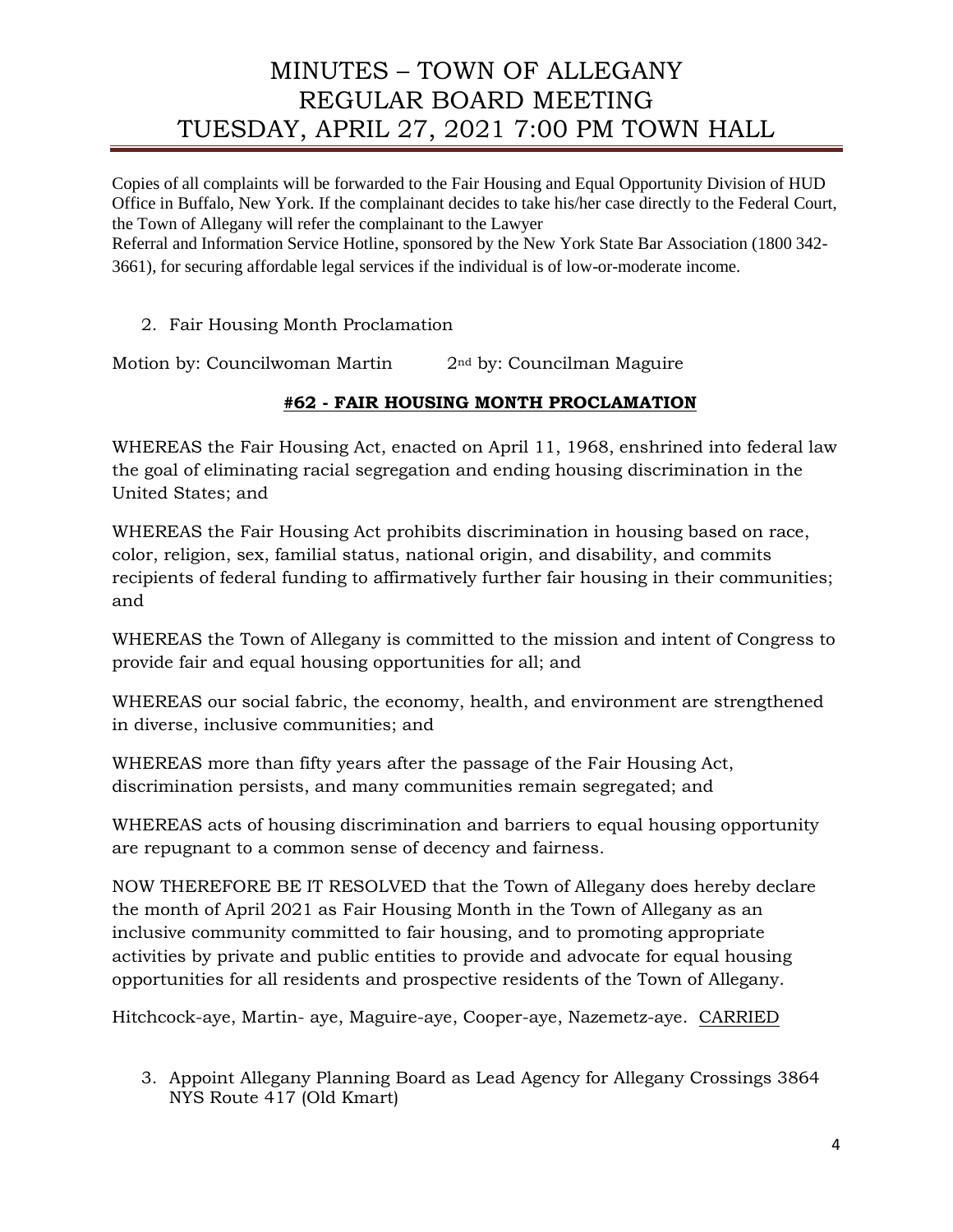### **#63-MOTION TO APPOINT THE TOWN OF ALLEGANY PLANNING BOARD AS LEAD AGENCY FOR ALLEGANY CROSSINGS 3864 NYS ROUTE 417**

Motion by Councilman Nazemetz to appoint the Town of Allegany Planning Board as Lead Agency for the Allegany Crossings 3864 NYS Route 417. 2nd by Councilwoman Martin. Hitchcock-aye, Martin- aye, Maguire-aye, Cooper-aye, Nazemetz-aye. CARRIED

4. Transfer \$125,000 from the sewer fund back to the sewer reserve fund. This amount was originally transferred from the sewer reserve to the sewer fund and approved by the Town Board at the meeting dated 12/10/2019, item #222.

## **#64-MOTION TO TRANSFER FROM THE SEWER FUND BACK TO THE SEWER RESERVE FUND**

Motion by Councilwoman Martin to Transfer \$125,000 from the sewer fund back to the sewer reserve fund. This amount was originally transferred from the sewer reserve to the sewer fund and approved by the Town Board at the meeting dated 12/10/2019, item #222. 2nd by Councilman Nazemetz. Hitchcock-aye, Martin- aye, Maguire-aye, Cooper-aye, Nazemetz-aye. CARRIED

5. Transfer \$100,735 from the highway fund back to the highway equipment reserve fund. This amount was originally transferred from the highway equipment reserve to the highway fund and approved by the Town Board at the meeting dated 11/24/2020, item #114.

#### **#65-MOTION TO TRANSFER FROM THE HIGHWAY FUND BACK TO THE HIGHWAY EQUIPMENT RESERVE FUND**

Motion by Councilman Maguire to Transfer \$100,735 from the highway fund back to the highway equipment reserve fund. This amount was originally transferred from the highway equipment reserve to the highway fund and approved by the Town Board at the meeting dated  $11/24/2020$ , item #114.  $2<sup>nd</sup>$  by Councilwoman Martin. Hitchcockaye, Martin- aye, Maguire-aye, Cooper-aye, Nazemetz-aye. CARRIED

6. Approve the Summer meeting schedule

## **#66-MOTION TO APPROVE THE SUMMER MEETING SCHEDULE FOR 2021**

Motion by Councilman Nazemetz to approve the summer meeting schedule for 2021 as the 2nd Tuesday of the month in June, July & August, resuming to the regular schedule in September. 2nd by Councilman Maguire. Hitchcock-aye, Martin- aye, Maguire-aye, Cooper-aye, Nazemetz-aye. CARRIED